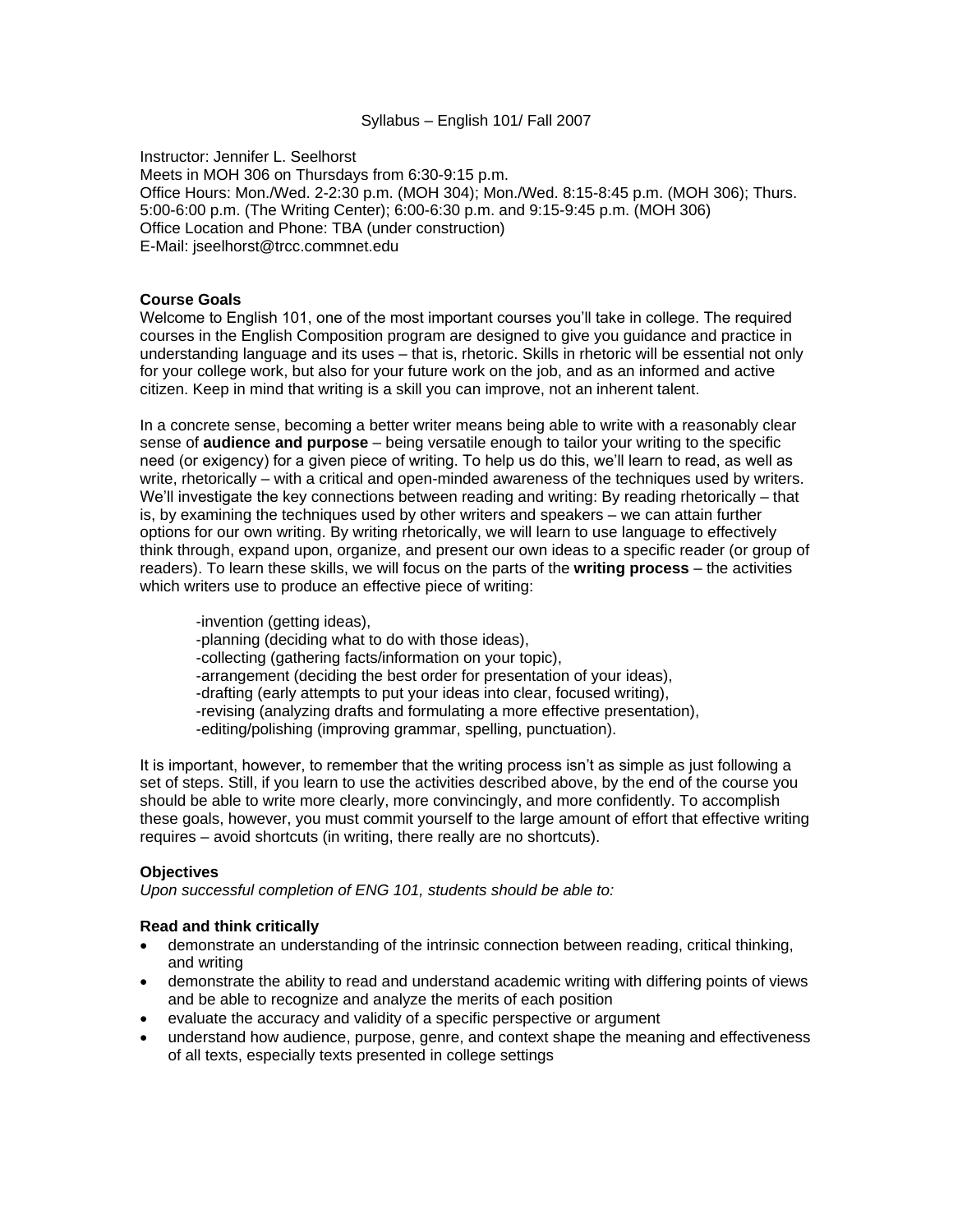## **Write critically and analytically**

- demonstrate an understanding of the organizational skills required for academic writing, such as pre-writing activities, outlining, paragraph development, revising, and the ability to thoroughly edit
- demonstrate in reading and writing an understanding of the rhetorical concepts of audience, invention, style, organization, and delivery
- develop their own perspective into an academic argument that reflects critical analysis

## **Demonstrate information literacy**

- conduct research using library tools, print and electronic media, and any other sources that enhance academic writing
- evaluate sources for accuracy, validity, and academic relevance
- use information to support and develop their assertions through paraphrasing, quoting, and summarizing
- cite sources using MLA citation style
- learn and employ strategies for avoiding plagiarism

## **Apply the foundations of strong academic skills**

- develop and use broadened reading and speaking vocabularies
- use tools appropriately related to reading and writing, such as writing handbooks, dictionary, and thesaurus
- utilize word processing programs, including proofreading software, in the writing process
- produce documents according to MLA formatting conventions
- employ strategies for effective editing, including attention to grammar, mechanics, usage, and the conventions of standard American English
- collaborate with others in developing points of views and analyzing writing
- employ effective annotation skills
- use writing and reading for inquiry, learning, thinking, and communicating in a college setting
- formulate appropriate questions and hypotheses

## **Methods of Instruction**

In this class, you can expect to:

-Write every day, in a variety of formats: responding to readings, doing pre-writing activities for essay drafting or revising formal papers.

-Spend class time in writing workshops, practicing various rhetorical strategies of other people's writing.

-Analyze the techniques and strategies of other people's writing.

-Look closely at your own strengths and challenges as a writer through individual conferences.

-Learn new stylistic options in a number of ways: through lecture, as well as by analysis of readings, your own writing, and writing done by your peers.

-Work in small groups to discuss your own and peers' writings.

## **Required Texts, etc.**

Bachman, S., Barth, M. Between Worlds: A Reader, Rhetoric, and Handbook. 5<sup>th</sup> Edition.

Faigley, The Penguin Handbook 2<sup>nd</sup> Edition

A college dictionary of your choice.

A stapler, a box of paper clips and a reliable method for backing up your work on a computer Three folders with pockets (one to keep handouts and two for handing in essays). A notebook with three sections (notes/ journal).

### **Attendance and Withdrawal Policies**

 Students are expected to attend all classes. If a student misses classes it will reflect in a lower final grade, regardless of when these absences occur and the reason(s) for which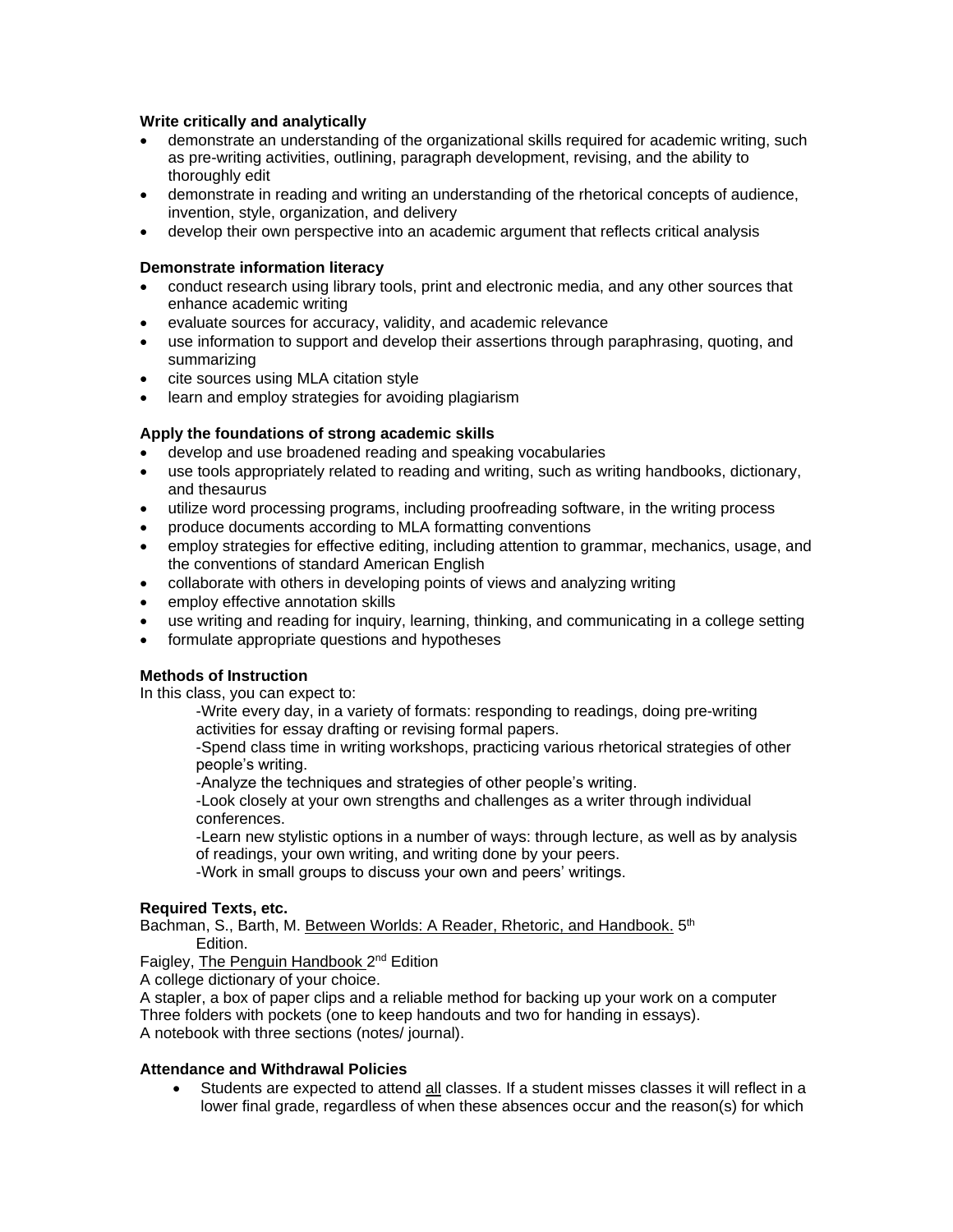they occur, including illness. After three absences, a student may not be able to successfully complete the course.

- This class begins on time, and I appreciate when students are ready to begin on time.
- If a student will be absent, late or have to leave early, she/he must tell me in advance. For every three times that a student arrives late or leaves early, it will count as an absence.
- It is the student's responsibility to find out and do the assignment for any missed class.
- Quizzes and tests cannot be made up unless previously arranged with me.
- If you plan to withdrawal from the course, it is your responsibility to complete the proper paperwork, and bring it to my office to be signed.

#### **Late Work**

All assignments are due at the beginning of class. Work submitted later will receive a penalty of one full letter grade for each class period the assignment is late.

#### **Academic Dishonesty/Plagiarism**

*All work submitted must be original.* Plagiarism is the unacknowledged use of another person's words or ideas in your writing. If you use any ideas, thoughts, writing, quotes, or even paraphrase some other writer's thinking, you must acknowledge that person. Whether conscious or unconscious, plagiarism is a serious academic offence. Any student who willfully presents another persons' work as his or her own will be subject to discipline. Penalties that may be imposed are failure for a particular assignment or course and/or dismissal from this course.

#### **Students with Disabilities**

To receive accommodations in class a student must make an appointment with the Learning Disability Specialists, Mr. Chris Scarborough (office in Mohegan library) or Judy Hilburger (office in the Registrar's office) who will justify the special modifications that are needed to facilitate learning for the student. I will be glad to speak with a student regarding this or any special medical needs.

#### **Papers**

You will write three formal papers in this course. You should keep two folders specifically for turning in your papers, and all of your pre-writing activities must be handed in with each draft, final draft, and rewrite (if you choose to rewrite any or all of your papers). This not only helps to keep you more organized, but it will enable me to better understand you as a writer. Although we will often be working as a community of writers, I will still be searching for ways to help address your individual writing concerns. In addition, no "rewrites" will be accepted unless all corrections from your "final draft" are addressed.

#### **Paper 1: Exploratory Essay (research paper)**

The key to this essay is to choose a question, problem or issue that truly perplexes you. You will write an essay with an exploratory purpose; its focus will be a question rather than a thesis. The body of your paper will be a narrative account of your thinking about the problem – your attempt to examine its complexity, to explore alternative solutions, and to arrive at a solution or answer. The paper will be relatively easy to organize because it follows a chronological structure, but you will have nothing to say – no progress to report – unless you discover and examine your problem's complexity. Your exploratory essay will be composed using the "in-process" strategy, where writers compose the body of their essays during the actual process of thinking and researching (3-5 pages).

#### **Paper 2: Classical Argument (research paper)**

For this paper, you will use a classical way of arguing, in which you take a stand on an issue, offer reasons and evidence in support of your position, and summarize and respond to alternative views. Your goal is to persuade your audience, who can be initially perceived as either opposed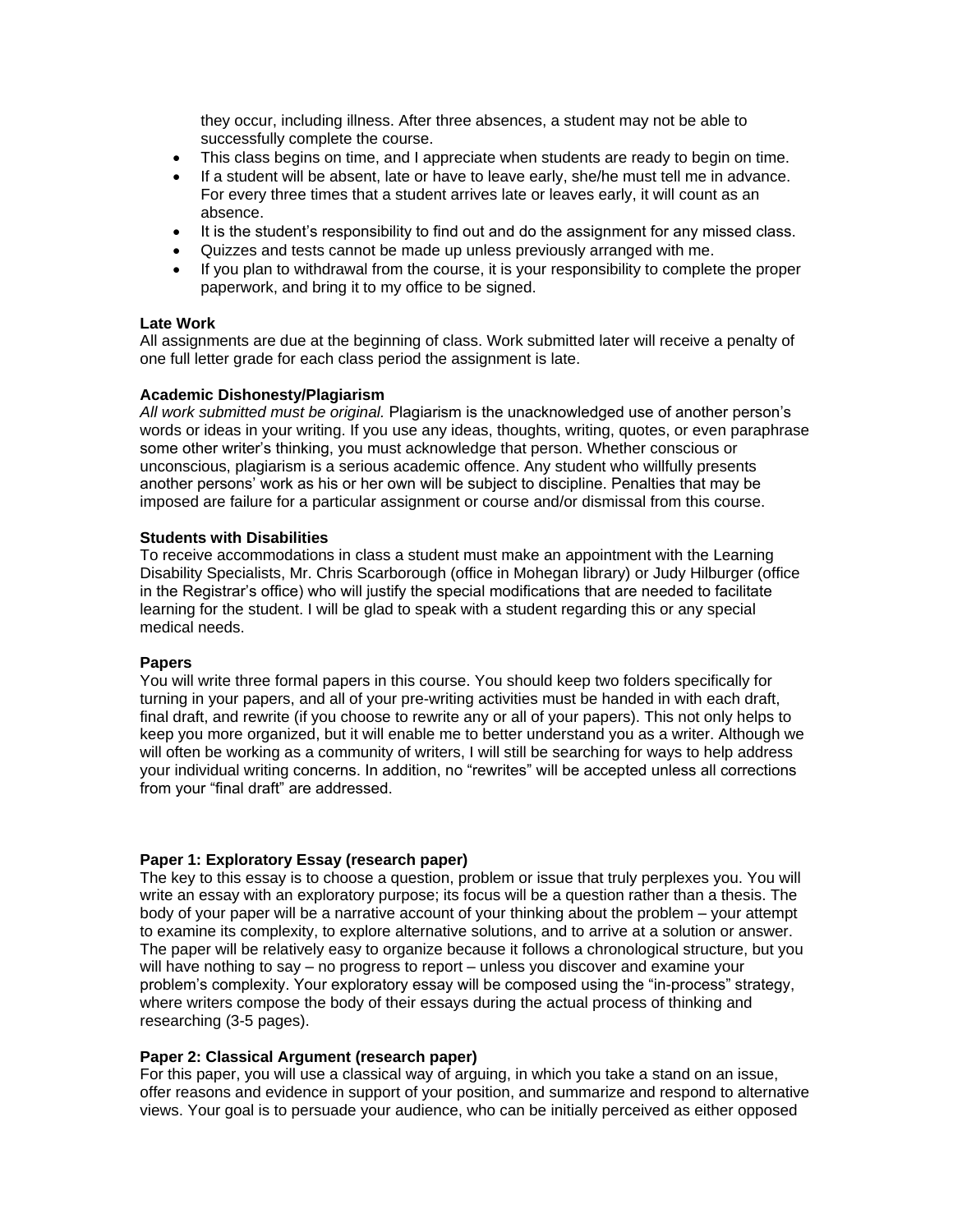to your position or at least to regard it more openly. Argument is both a process (truth seeking) and a product (persuasion). Truth seeking makes you an informed citizen who delays decisions until a full range of evidence and alternative views are aired and examined. Persuasion gives you the power to influence the world around you (3-5 pages).

## **Paper 3: Rhetorical Analysis/Evaluative Response**

The rhetorical analysis is designed to give you practice as a careful and critical reader of other writers' work – and to provide you with some ideas on how you might improve your own. You will be asked to carefully analyze an article that you find while researching your topic, and discuss how the author's writing style helps to support his or her argument (3-5 pages).

## **Research:**

For all three of your papers, you will read some resource material on the topics, and then articulate your own informed ideas on this topic in various forms. The major activities we undertake together are aimed to help you become involved in an already ongoing conversation about your topic. These include:

- gathering resource materials or "research" on this topic from many diverse arenas and perspectives;
- reading these materials critically, exploring the many distinct ways in which others think and write about the issue;
- critically evaluating those different perspectives which constitute the issue;
- critically evaluating any appropriate electronic sites;
- coming to terms with your own position on the issue in context of others' positions;
- and finally, articulating all this in various rhetorical forms, including that of the academic essay.

Note that we will consider the terms "resource" and "research" in a fairly full sense. For instance, depending on your topic, we may encourage you to interview others, to use artifacts from your daily life such as community newspapers or campus literature, to consider some of the magazines you routinely read … We will discuss this issue at length!

### **Project Parameters:**

- Essay format: All essays are to be 3-5 pages in length (unless otherwise indicated) and are to be submitted typed, double spaced (12 pt. font and standard margins), and stapled. We will discuss manuscript form early in the semester.
- Use of resources: In each *research paper*, you are required to use at least three different resources in each assignment, and these must be different *kinds* of resources. (For instance, not all of these can be web-based. Interviews, no matter how many, will count as one resource).
- Use of resources: In each *research paper*, you are required to paraphrase, directly quote and summarize. You will use appropriate methods for citation (MLA style) including intext citations and works cited references.

Please note the series of deadline on our syllabus that will result in your turning in the final draft of each project.

### **Final Portfolio**

A Final Portfolio showcasing the strongest revision of each of your three papers will be collected at the end of the semester. Specific directions regarding the organization and formatting of the portfolio will be discussed in class. Each portfolio will include a cover letter and reflective writing exercises.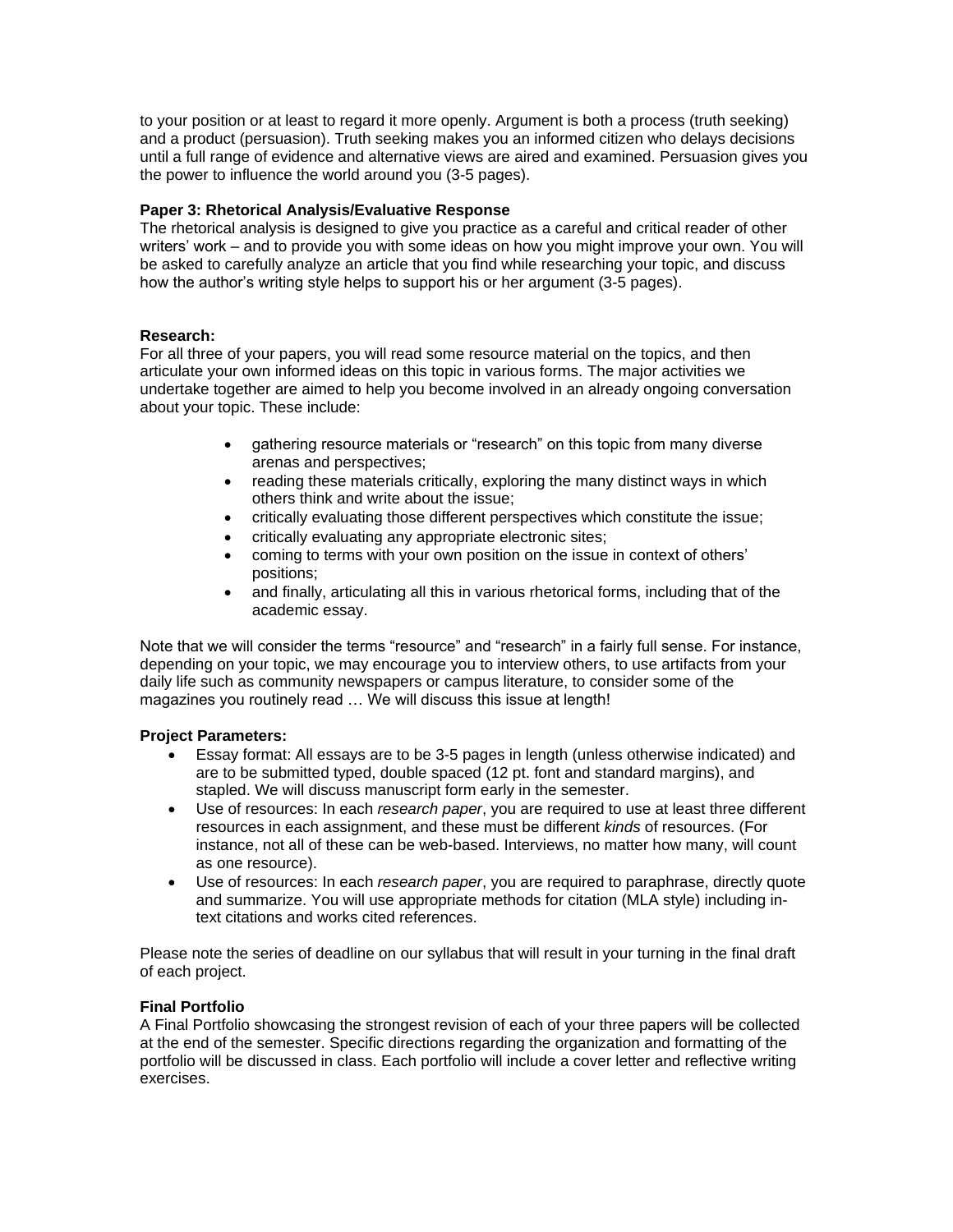# **Grading Policy**

## **(Note: All formal papers and your final portfolio must be completed for you to pass this course)**

Your final grade will be based on the following:

- 10% Paper One
- 15% Paper Two
- 15% Paper Three
- 15% Journal
- 20% Research Log/Peer Reviews/Participation
- 25% Final Portfolio

## **Late Papers**

Each paper is to be submitted on time, or the paper will drop a letter grade for every class day it is late. Because there can be genuine emergencies, you may turn in one paper one class day late with no penalty. You must, however, specify to me that this is your "late" paper. *Late Final Portfolios will not be accepted.* 

## **Evaluation – Criteria for Grading of English 101 Essays**

### **"A" paper**

- Precise, focused thesis statement generating college-level development
- Supporting points that clearly relate to the thesis
- Logical and appropriate structure
- Specific, appropriate evidence and detail to explain, illustrate, or advance the argument
- Well-developed paragraphs (topic sentence, development)
- **Engaging introduction and strong conclusion**
- Clear transitions within and between paragraphs
- English usage: precise and accurate word choice; few and minor grammar or punctuation errors; mature and varied sentence structure

### **"B" paper**

- Thesis statement less precise and insightful, but still clear statement of main idea
- Supporting points clearly related
- Development not as vivid or convincing, but adequate
- Some transition weakness
- English style: Occasional problems with spelling, word choice, sentence clarity; occasional punctuation or grammar errors; no more than four major errors (fragment, runon, subject/verb agreement, pronoun/referent agreement, shift in point of view, etc.)

### **"C" paper**

- Weakly stated thesis (Reader must work to find it or grasp the meaning)
- Supporting points that may not directly advance thesis
- Inadequate paragraph or idea development (too little; irrelevant; less than minimal length)
- Boring or non-existent introduction and conclusion
- Transition weakness
- More than four major errors or many minor errors

### **"D" paper or "F" paper**

- No thesis statement
- No discernible sequence of supporting points
- Incoherent or poorly developed paragraphs
- Serious and frequent grammar or punctuation errors